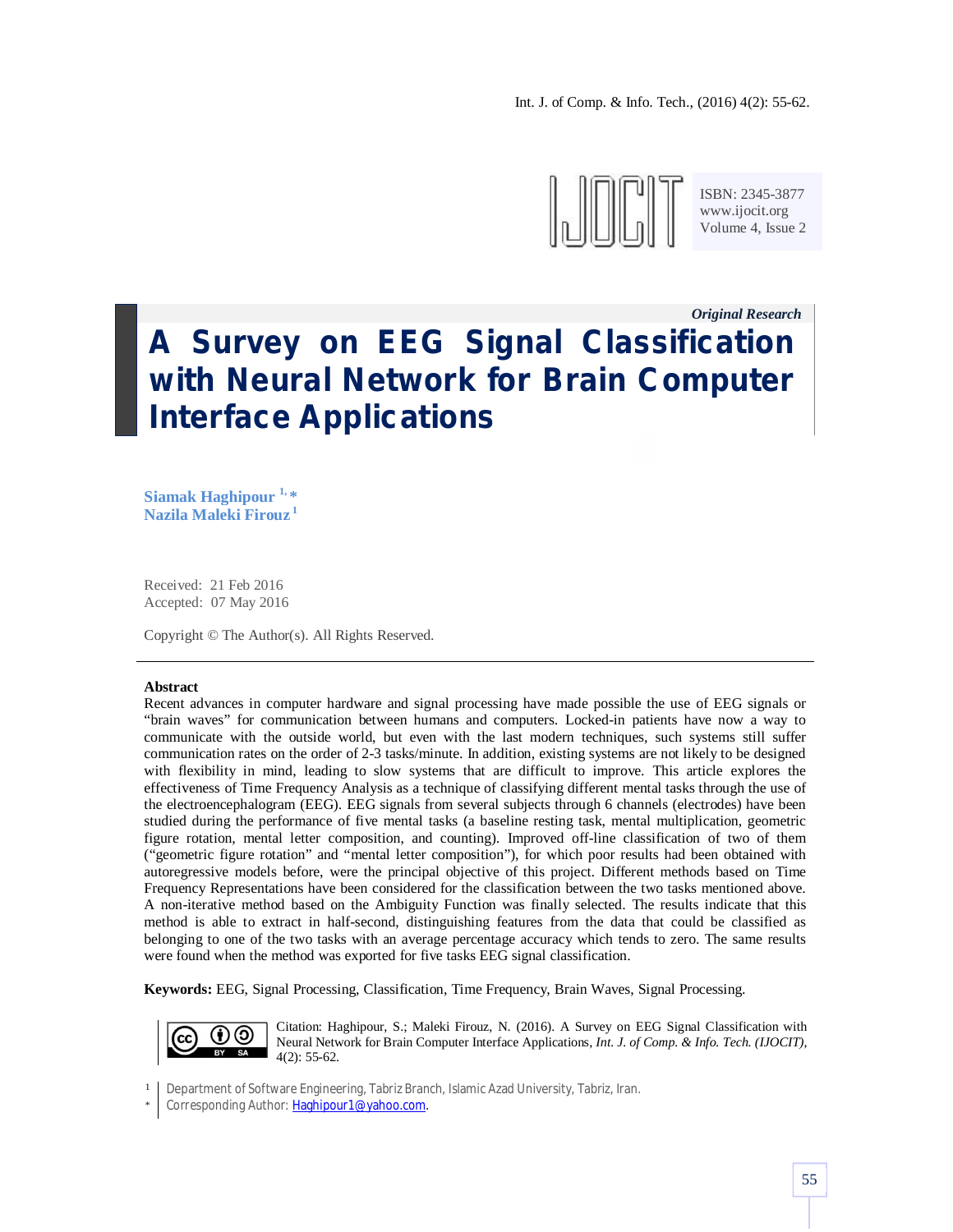## **1. Introduction**

A brain-computer interface (BCI) is a communication system that relies on the brain rather than the body for control and feedback. Ideally, it should run in a servo mode, allowing the subjects to initiate the communication anytime and anywhere without resorting to external stimuli or triggers. Such an interface not only offers a promising prosthetic device for those severely paralyzed but also signifies a radically new technology for the general public. Current BCI research is still in its early stage and the emphasis is placed on the design of algorithms to decode a pre-specified set of brain states. This involves three main aspects:

**Brain states.** Only brain states consciously controllable by the subjects are suitable for BCI. Besides, these states should generate distinct, repeatable and measurable patterns whenever accessed. Among the most commonly used brain states are imaginations of body movements (motor imaginations). Motor imaginations can reliably change the neural activities over sensorimotor cortices. Depending on the part of the body imagined moving, these changes exhibit distinct spatial distributions [2]. Recognition of these patterns can then be translated into control signals, as is the case in this study.

**Recording devices.** Motor imaginations can be recorded by both electroencephalography (EEG) and magneto encephalography (MEG). EEG remains the most popular way to record BCI signals, and will be the focus of this study. It measures scalp electrical activities diffused from the cortex. Compared to MEG, it is portable and inexpensive. However, EEG can only measure blurred cortical activities due to the diffusion of the skull and the skin. Thus EEG is normally used for studying cortical patches in the centimeter scale. Furthermore, EEG signals are contaminated by noise from various sources, such as muscle activities and power line interference. Spatial and temporal filters are commonly applied before any further analysis [1].

**Decoding algorithms.** Pre-filtered EEG signals still contain considerable noise, which poses a challenge for its decoding. Statistical machine learning (ML) techniques have been introduced into BCI to combat these variations. Techniques like Artificial Neural Networks, Support Vector Machine (SVM) and Linear Discriminant Analysis [2], have been employed to learn patterns from training EEG signals and then classify new EEG signals. This strategy often results in increased decoding success and significant shortening of subject training time.

Artificial neural networks (ANNs) are computational framework inspired by our expanding knowledge of the activity of networks of biological neurons in the brain. ANNs cannot hope to reproduce all the still not well-understood complexities of actual brain networks. Rather, most ANNs are implemented as sets of nonlinear summing elements interconnected by weighted links, forming a highly simplified model of brain connectivity. The basic operation of such artificial neurons is to pass a weighted sum of their inputs through a nonlinear hard-limiting or soft "squashing" function. To form an ANN, these basic calculating elements (artificial neurons) are most often arranged in interconnected layers.

Some neurons, usually those in the layer furthest from the input, are designated as output neurons. The initial weight values of the interconnections are usually assigned randomly. The operation of most ANNs proceeds in two stages. Rules used in the first stage, training (or learning), can be categorized as supervised, unsupervised, or reinforced. During training, the weight values for each interconnection in the network are adjusted either to minimize the error between desired and computed outputs (supervised learning) else to maximize differences (or to minimize similarities) between the output categories (unsupervised or competitive learning). In reinforced learning, an input-output mapping is learned during continued interaction with the environment so as to maximize a scalar index of performance [3].

The second stage is recall, in which the ANN generates output for the problem the ANN is designed to solve, based on new input data without (or sometimes with) further training signals. Because of their multifactorial character, ANNs have proven suitable for practical use in many medical applications. Since most medical signals of interest are usually not produced by variations in a single variable or factor, many medical problems, particularly those involving decision-making, must involve a multifactorial decision process. In these cases, changing one variable at a time to find the best solution may never reach the desired objective [4], whereas multifactorial ANN approaches may be more successful. In this chapter, we review recent applications of ANNs to brain signal processing, organized according to the nature of brain signals to be analyzed and the role that ANNs play in the applications [5].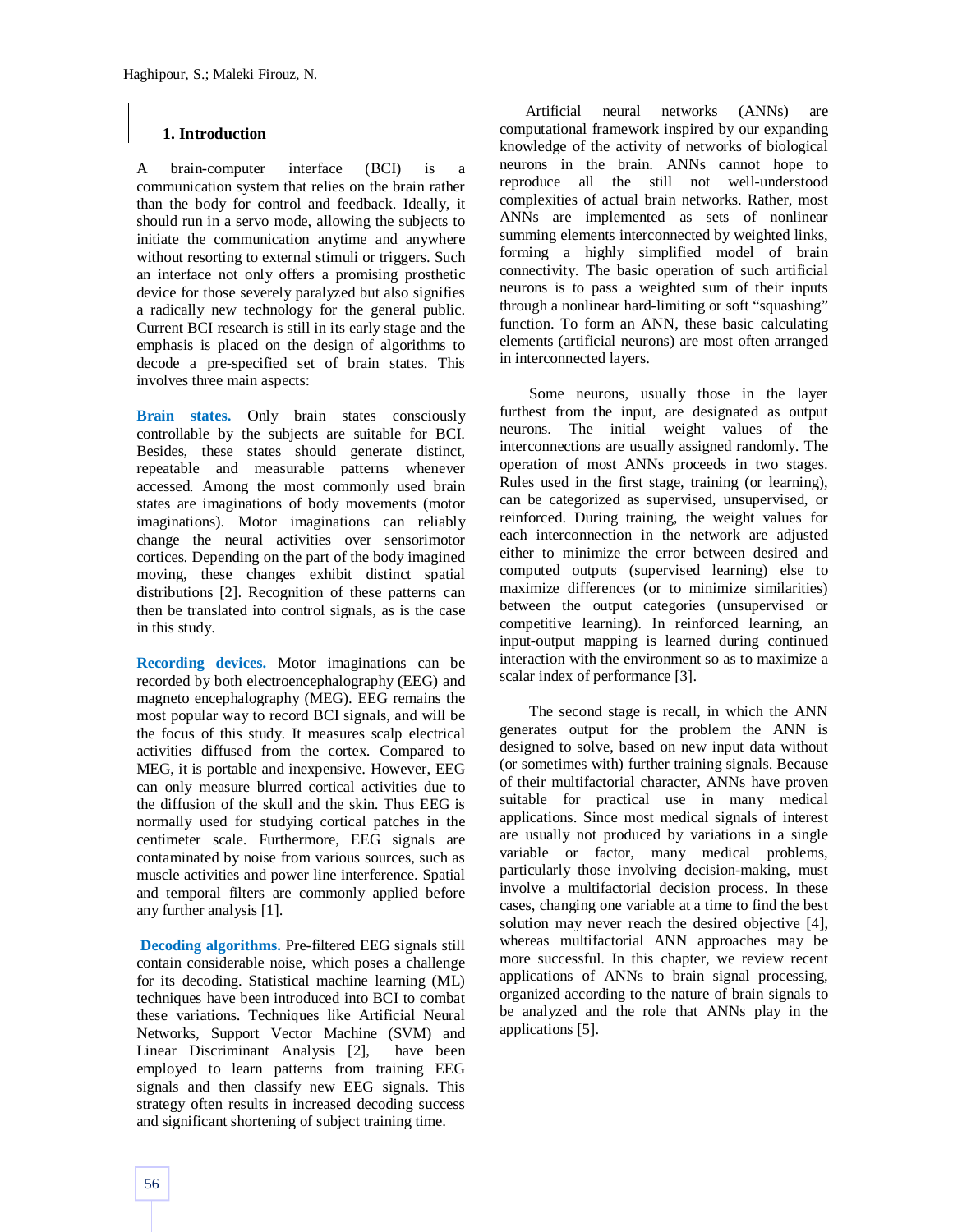#### **2. Roles of Ann in Brain Signal Process**

Todays, ANNs have been applied to brain data for the following purposes:

- **Feature Extraction, Classification, and Pattern Recognition:** ANNs here serve mainly as non-linear classifiers. The inputs are preprocessed so as to form a feature space. ANNs are used to categorize the collected data into distinct classes. In other cases, inputs are not subjected to preprocessing but are given directly to an ANN to extract features of interest from the data.
- **Adaptive Filtering and Control**: ANNs here operate within closed loop systems to process changing inputs, adapting their weights "on the fly" to filter out unwanted parts of the input (adaptive filtering), or mapping their outputs to parameters used in online control (adaptive control).
- **Linear or Nonlinear Mapping**: Here ANNs are used to transform inputs to outputs of a desired form. For example, an ANN might remap its rectangular input data coordinates to circular or more general coordinate systems.
- **Modeling**: ANNs can be thought of as function generators that generate an output data series based on a learned function or data model. ANNs with two layers of trainable weights have been proven capable of approximating any nonlinear function.
- **Signal Separation and DE Convolution**: These ANNs separate their input signals into the weighted sum or convolution of a number of underlying sources using assumptions about the nature of the sources or of their interrelationships (e.g., their independence).
- **Texture Analysis and Image Segmentation**: Image texture analysis is becoming increasingly important in image segmentation, recognition and understanding. ANNs are being used to learn spatial or spatial-frequency texture features and, accordingly, to categorize images or to separate an image into sub images (image segmentation).
- **Edge Detection**: In an image, an edge or boundary between two objects can be mapped to a dark band between two lighter areas (objects). By using the properties of intensity discontinuity, ANNs can be trained to "recognize" these dark bands as edges, or can learn to "draw" such edges based on contrast and other information [6].

## **3. Electro-Encephalogram and Magneto Encephalogram**

The electroencephalogram (EEG) is a non-invasive measure of brain electrical activity recorded as changes in the potential difference between two points on the scalp. The magneto encephalogram (MEG) is its magnetic counterpart. In accordance with the assumption that the ongoing EEG can be alternated correspondingly by stimulus or event to form the event-related potential (ERP) or the evoked potential (EP), these changes, though tiny, can be recorded through the scalp [3].

It is possible for researchers to apply pattern recognition algorithms to search for the differences in brain status while the brain is performing different tasks. Thus, applied an autoregressive (AR) model to four-channel EEG potentials to obtain features that were used to train an ANN using a back propagation algorithm to differentiate the subject's intention to move the left or right index finger or right foot. They suggested the framework might be useful for designing a direct brain-computer interface. In the study of [7] ANNs were trained to determine the stage of anesthesia based on features extracted from the middle-latency auditory evoked potential (MLAEP) plus other physiological parameters.

By combining power spectral estimation, principal component analysis and ANNs, Jung et al. (1997) demonstrated that continuous, accurate, noninvasive, and near real-time estimation of an operator's global level of alertness is feasible using EEG measures recorded from as few as two scalp site[8].

 Results of their ANN-based estimation compare favorably to those using a linear regression model applied to the same PCA-reduced EEG power Spectral data. As a linear mapping device, Sun and Sclabassi (2000) employed an ANN to transform the EEG topography obtained from a forward solution in a simple spherical model to a more realistic spheroidal model whose forward solution was difficult to compute directly.

Here, a back propagation learning algorithm was used to train an ANN to convert spatial locations between spherical and spheroid models. Instead of computing the infinite sums of the Legendre functions required in the asymmetric spheroidal model, the calculations were carried out in the spherical model and then converted by the ANN to the more realistic model for display and evaluation. Recently, ANNs have made an important impact on the analysis of EEG and MEG by separating the problem of EEG or MEG source identification from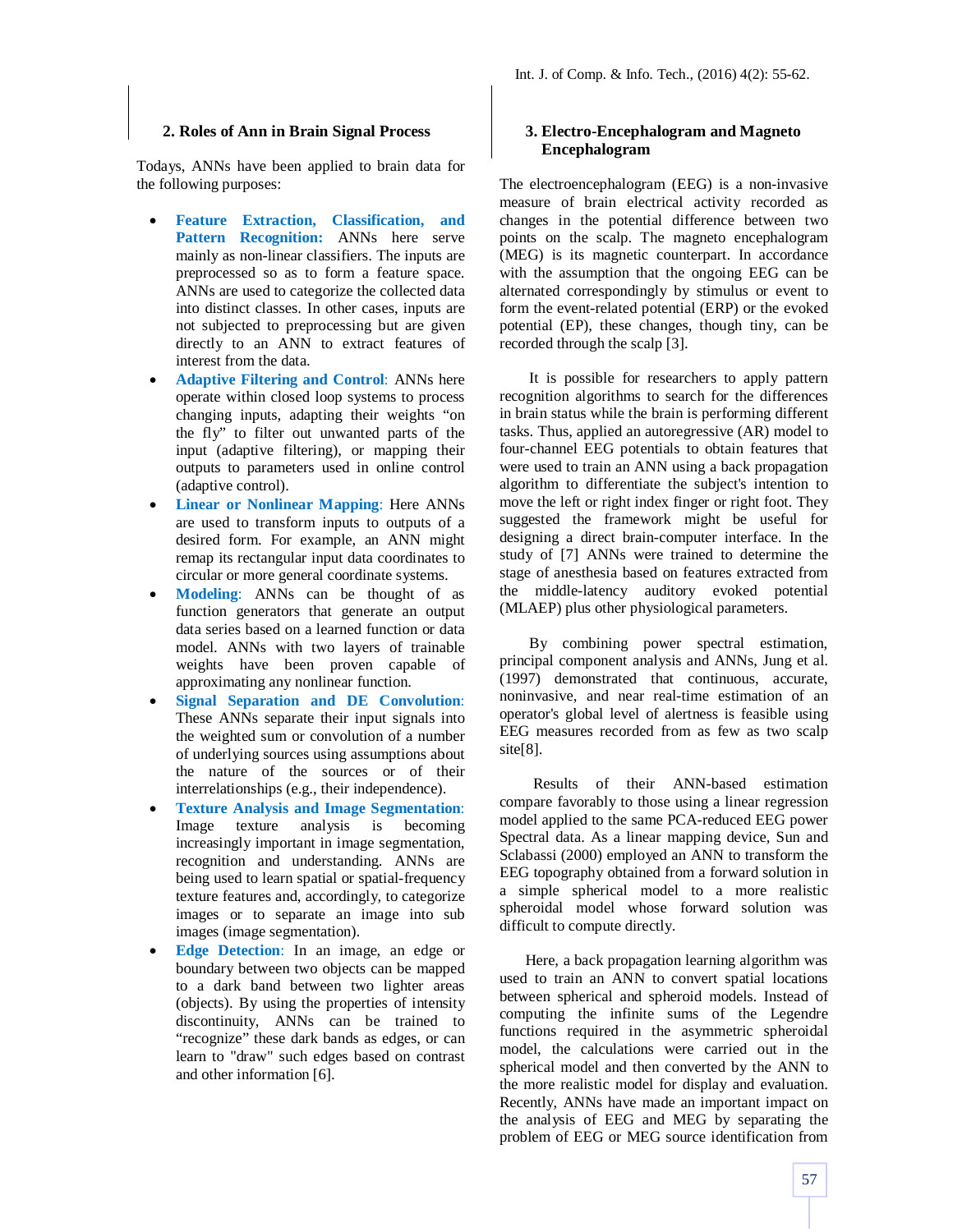that of source localization, a mathematically underdetermined problem any scalp potential distribution can be produced by a limitless number of potential distributions within the head.

Because of volume conduction through cerebrospinal fluid, skull and scalp, EEG and MEG data collected from any synchronous but relatively independent neural processes within a large brain volume. This has made it difficult to relate EEG

measurements to underlying brain processes and to localize the sources of EEG and MEG signals. Progress has been made by several groups in separating and identifying the distinct brain sources from their mixtures in scalp EEG or MEG recordings assuming only their temporal independence and spatial stationary, using a class of independent component analysis (ICA) or blind source separation (BSS) algorithms [7].



**Figure 1**. A Segment of a Multichannel EEG of an Adult Subject during a Multiplication Task [8].

#### **4. Mathematical Model OF THE Cortex**

Typically, a neuronal cluster will generate electrical oscillations. It has been modeled as an oscillator with phase  $\theta$  and output s. Its dynamics are governed by a simple phase model:

$$
\begin{cases}\nS = f(\theta) \\
\theta = \omega + g(t)\n\end{cases}
$$

where  $\omega$  is the intrinsic frequency of the oscillation and f is a function  $2\pi$ -periodic in $\theta$  and g (t) is the input to the oscillator. Further g (t) will accelerate the oscillation if it assumes positive values, and slow it down if negative. The whole cortex can then be modeled as a networked dynamical system $D$ , as shown in Figure 1**.**

Each node in the system represents a neuronal cluster and each link a neural interaction. The input, g (t), to each neuronal cluster now consists of two parts: influence from other clusters and modulation by

subcortical structures. Suppose the links of the network are represented as an adjacency matrix G  $(G_{ij} = 1$  if node i and j are connected;  $G_{ij} = 0$ otherwise). Then the dynamics of a node I take a more specific form [9]:

$$
\theta_i = \omega_i + \sum_i \epsilon_{ij} G_{ij} (s_j - s_i) + h_i(t)
$$

Where  $\sum_j \epsilon_{ij} G_{ij} (s_j - s_i)$  represents the influence from other nodes, and  $h_i(t)$  is the subcortical input. Note that there is an added parameter  $\epsilon_{ij}$  in (2), which controls the strength of the influence from node j to i [10].



**Figure 1**. Networked Dynamical System Model of the Cortex [10].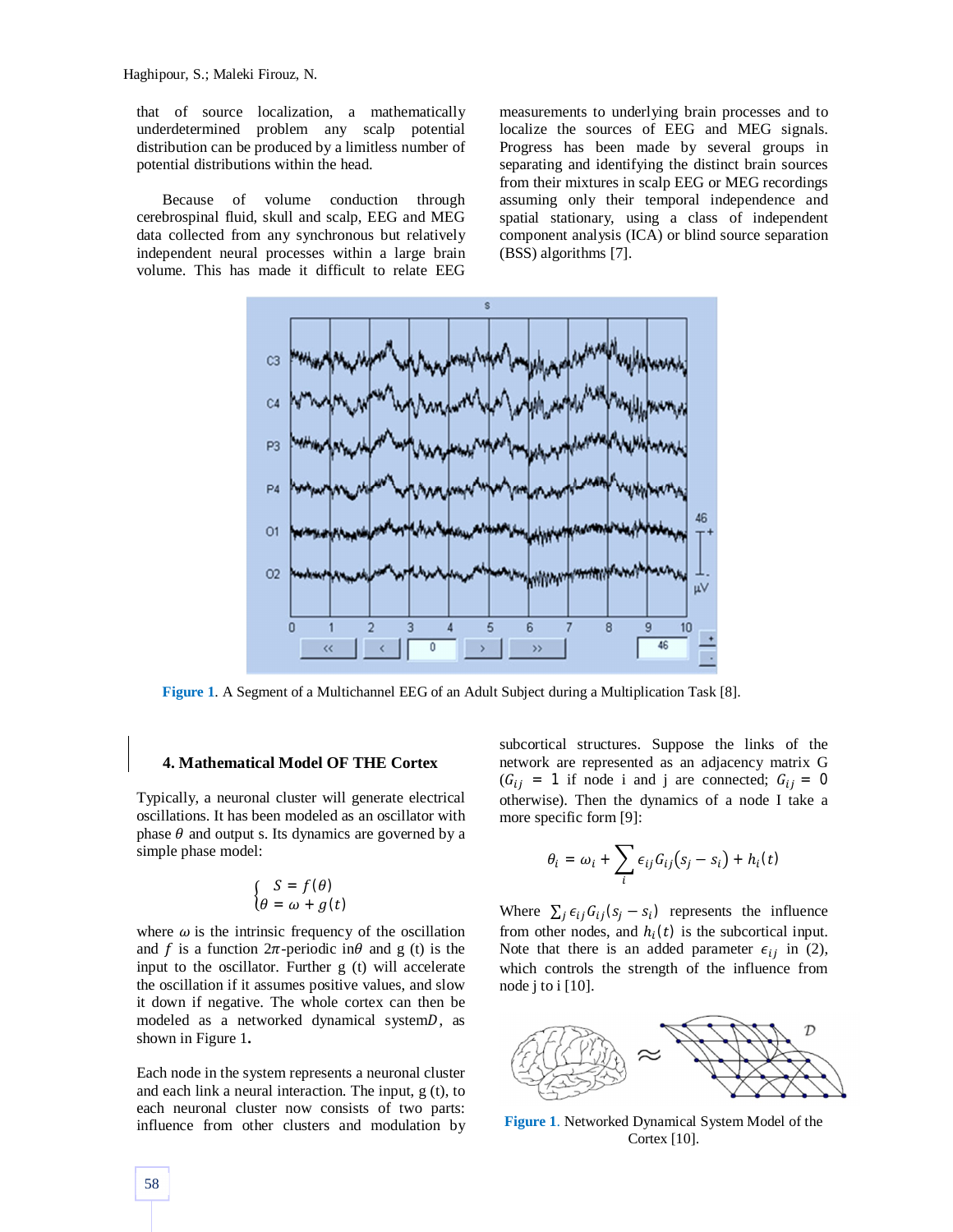### **5. Brain Computer Interface Technology**

A Brain-Computer Interface (BCI) is a system that acquires and analyzes neural signals with the goal of creating a communication channel directly between the brain and the computer. Such a channel potentially has multiple uses. For example:

- **Bioengineering applications:** assist devices for disabled people.
- **Human subject monitoring:** sleep disorders, neurological diseases, attention monitoring, and/or overall "mental state".
- **Neuroscience research:** real-time methods for correlating observable behavior with recorded neural signals.
- **Man–Machine Interaction:** Interface devices between human and computers, machines.

For many years, people have speculated that electroencephalographic (EEG) activity or other measures of brain function might provide this new channel. Over the past decade, productive BCI research programs have begun. Facilitated and encouraged by the new understanding of brain functions and by the low-cost computer equipment, these programs have concentrated mainly in developing new communication and control technologies for people with severe neuromuscular disorders. The immediate goal is to provide communication capabilities so that any subject can control the external world without using the brain's normal output pathways of peripheral nerves and muscles. Nowadays, such activities drive their efforts in:

- **Brain (Neural) Signal Acquisition:** development of both invasive and non-invasive techniques for high quality signal acquisition.
- **Algorithms and Processing**: advanced machine learning and signal processing algorithms, which take advantage of cheap/fast computing power (i.e. Moore's Law2) to enable online real-time processing.
- **Underlying Neuroscience**: a better understanding of the neural code, the functional neurons anatomy, the physiology and how these are related to perception and cognition, enabling signals to be interpreted in the context of the neurobiology [11].

Present BCI's use EEG activity recorded at the scalp to control cursor movement, select letters or icons, or operate a neuro-prosthesis. The central element in each BCI is a translation algorithm that converts electrophysiological input from the user into output that controls external devices. BCI operation depends on effective interaction between two adaptive controllers: the user who encodes his or her commands in the electrophysiological input provided to the BCI, and the computer which recognizes the command contained in the input and expresses them in the device control. Current BCI's have maximum information transfer rates of 5-25 bits/min. Achievement of greater speed and accuracy depends on improvements in:

- **Signal Acquisition:** methods for increasing signal-to-noise ratio (SNR), signal-to interference ratio (S/I)) as well as optimally combining spatial and temporal information.
- **Single Trial Analysis:** overcoming noise and interference in order to avoid averaging and maximize bit rate.
- **Co-Learning**: jointly optimizing combined man-machine system and taking advantage of feedback.
- **Experimental Paradigms for Interpretable Readable Signals**: mapping the task to the brain state of the user (or vice versa).
- **Understanding Algorithms and Models within the Context of the Neurobiology:** building predictive models having neurophysiologically meaningful parameters and incorporating physically and biologically meaningful priors.

The common structure of a Brain Computer Interface is the following Figure3 [12]:

- **Signal Acquisition**: the EEG signals are obtained from the brain through invasive or non-invasive methods (for example, electrodes). After, the signal is amplified and sampled.
- **Signal Pre-Processing**: once the signals are acquired, it is necessary to clean them.
- **Signal Classification**: once the signals are cleaned, they will be processed and classified to find out which kind of mental task the subject is performing.
- **Computer Interaction**: once the signals are classified, they will be used by an appropriate algorithm for the development of a certain application.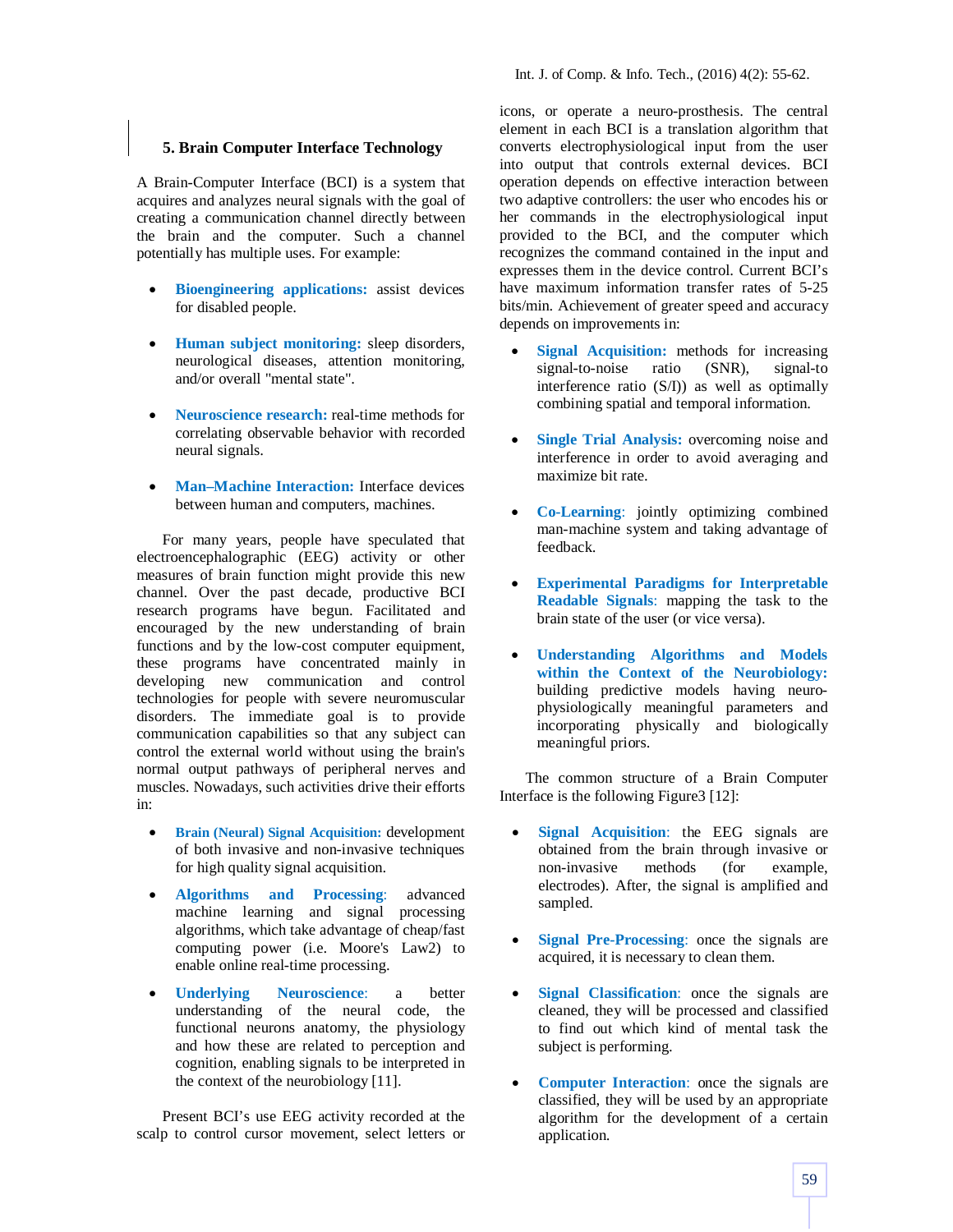

**Figure 2.** BCI common structure [13]

## **6. Eeg Signal Classification**

Oscillatory states are the most remarkable features of EEG activity, because they reflect not only the synchronization of massive numbers of neurons but also a temporally ordered rhythmicity of activation [14]. Different oscillatory patterns may be indicative of different information processing states, and it has been proposed that the oscillatory patterns play an active role in these states [14], [15.16].

According to this view, the rhythmic synchronization during oscillatory states can serve to enhance perception, learning, and the transmission of neuronal signals between different regions of the brain. Traditional spectral analysis tools are not the best options to quantify the different oscillatory activities in the EEG, since the neural processes that generate the EEG are intrinsically dynamic. Indeed, there are transient changes in the power or peak frequency of EEG waves which can provide information of primary interest. The non-stationary nature of the EEG signals makes it necessary to use methods which are able to quantify their spectral content as a function of time. Time-frequency representation (TFR) methods are well suited as tools for the study of spontaneous and induced changes in oscillatory states, and we will be used here with this purpose in mind [17].

## **6.1. Signal Processing**

A BCI measures brain signals and processes them in real time to detect certain patterns that reflect the user's intent. This signal processing can have three stages: preprocessing, feature extraction, and detection and classification. Preprocessing aims at simplifying subsequent processing operations without losing relevant information. An important goal of preprocessing is to improve signal quality by improving the so-called signal-to-noise ratio (SNR).

A bad or small SNR means that the brain patterns are buried in the rest of the signal (e.g. background EEG), which makes relevant patterns hard to detect. A good or large SNR, on the other hand, simplifies the BCI's detection and classification task. Transformations combined with filtering techniques are often employed during preprocessing in a BCI [18].

 Scientists use these techniques to transform the signals so unwanted signal components can be eliminated or at least reduced. These techniques can improve the SNR. The brain patterns used in BCIs are characterized by certain features or properties. For instance, amplitudes and frequencies are essential features of sensorimotor rhythms and SSVEPs.

The firing rate of individual neurons is an important feature of invasive BCIs using intracortical recordings. The feature extraction algorithms of a BCI calculate (extract) these features. Feature extraction can be seen as another step in preparing the signals to facilitate the subsequent and last signal processing stage, detection and classification. Detection and classification of brain patterns is the core signal processing task in BCIs. The user elicits certain brain patterns by performing mental tasks according to mental strategies, and the BCI detects and classifies these patterns and translates them into appropriate commands for BCI applications.

This detection and classification process can be simplified when the user communicates with the BCI only in well-defined time frames. Such a time frame is indicated by the BCI by visual or acoustic cues. For example, a beep informs the user that s/he could send a command during the upcoming time frame, which might last 2–6 s. During this time, the user is supposed to perform a specific mental task. The BCI tries to classify the brain signals recorded in this time frame. This type of BCI does not consider the possibility that the user does not wish to communicate anything during one of these time frames, or that s/he wants to communicate outside of a specified time frame. This mode of operation is called synchronous or cue-paced. Correspondingly, a BCI employing this mode of operation is called a synchronous BCI or a cue-paced BCI. Although these BCIs are relatively easy to develop and use, they are impractical in many real-world settings. A cue-passed BCI is somewhat like a keyboard that can only be used at certain times. In an asynchronous or self-paced BCI, users can interact with a BCI at their leisure, without worrying about well-defined time frames [18].

Users may send a signal, or choose not to use a BCI, whenever they want. Therefore, asynchronous BCIs or self-paced BCIs have to analyses the brain signals continuously. This mode of operation is technically more demanding, but it offers a more natural and convenient form of interaction with a BCI. More details about signal processing and the most frequently used algorithms in BCIs can be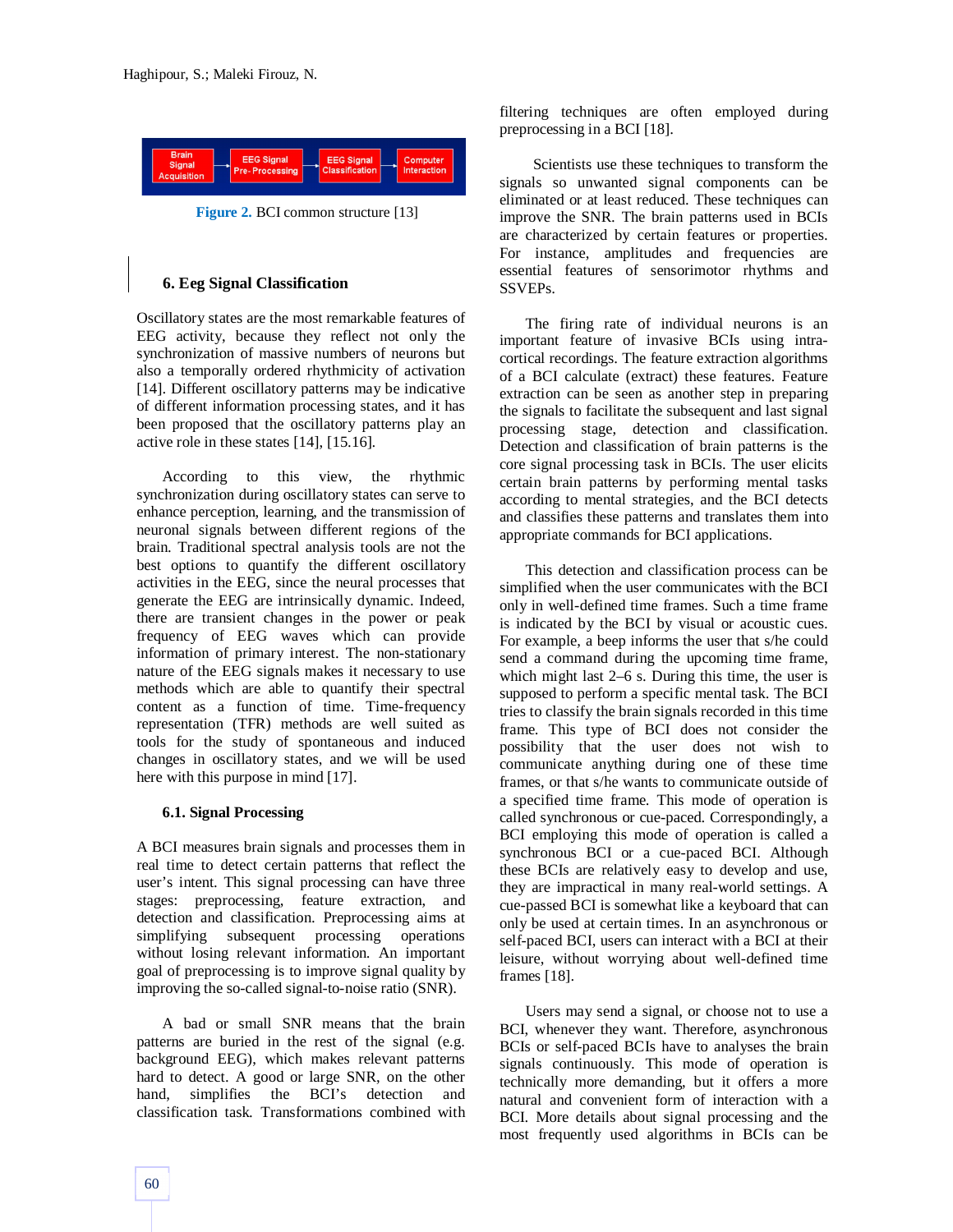found in chapters "Digital Signal Processing and Machine Learning" and "Adaptive Methods in BCI Research – An Introductory Tutorial" of this volume. Since the first wave of popularization of back propagation networks, nearly two decades ago, an ever-growing number and variety of ANN models have been devised to tackle an ever-widening variety of problems. The overall insight that ANNs both embody and exemplify is perhaps that our human intelligence is multifactorial and highly adaptable to using whatever forms of information are available to us. In this spirit, we suggest that researchers always attempt to interpret the physiological meaning both of the features of their input data and of the data models that their trained ANNs represent. Too often ANNs have been treated like "black boxes."

We believe it is time to open the black boxes and interpret what is happening inside them. Such interpretations might even give new insights into the nature of the biomedical signals, or suggest new or more efficient ways to look at the input data. It is also possible that the ANN models and methods might suggest more efficient methods to collect input data. Such 'model mining' might even prove to be the most rewarding result of applying ANNs. Researchers who simply recount classification accuracy may ignore nuggets of novel information about brain processes hidden in the ANN models that they and the data have jointly constructed.

## **7. Discussion**

Uses of ANNs as classifiers currently dominates their applications to the field of brain signal analysis. This includes classification of brain or related signals as exhibiting normal or abnormal features or processes.

Not surprisingly, all published studies report promising results. If the measurements can be modeled as an additive mixture of different sources, including task-related signals and artifacts, applying blind source separation (BSS) prior to the further processing, visualization, or interpretation may better reveal the underlying physical phenomena such as different brain processes) which in the raw data could be contaminated or overwhelmed by other processes of no interest. A survey of relevant papers shows that the most popular architecture for artificial neural network used is the multilayer perceptron (MLP) [18].

The MLP architecture is both simple and straightforward to implement and use. In MLPs, information flows in one direction except during training, when error terms are back-propagated. Back propagation updates network weights in a supervised manner. Although it cannot guarantee a globally minimal solution, back propagation at least arrives at a local minimum through gradient descent.

Various techniques have been derived to attempt to avoid over fitting to a local minimum. Once the network weights have been learned and fixed, feed forward networks can be implemented in hardware and made to run in real-time. All these characteristics make the back propagation algorithm most popular in biomedical applications. In some applications, target outputs may not be available or may be too expensive to acquire. In these cases, unsupervised learning algorithms may be used. Among unsupervised learning algorithms, self-organizing maps (SOMs) are the most popular for biomedical applications. During training, SOMs attempt to assign their input patterns to different output regions. Often SOMs may converge after only few learning cycles.

## **8. Application Issues**

Although most published papers have concluded that ANNs are appropriate for their domain of interest, many issues still have to be resolved before ANNs may be claimed to be the general method of choice. Unfortunately, most published studies have not gone beyond demonstrating application to a very limited amount of data. As with any type of method, ANNs have their limitations that should be carefully considered:

- Every study should provide a rationale for the data chosen as input. For example, ANNbased computer-aided-diagnosis (CAD) systems may give misleading results if the ANNs are not given adequately representative features and sufficient naturally occurring data variations in their training data. Using ANNs, any input may yield some sort of output, correct and useful or not ("garbage in, garbage out"). Therefore, keys for success of ANN applications are not only to pick an appropriate architecture or learning algorithm, but also to choose the right data and data features to train the network.
- Although methods of applying ANNs to biomedical signals have already shown great promise and great care must be taken to examine the results obtained. The issue of trust in the outputs of ANNs always deserves informed as well as statistical consideration. Since medical diagnosis is nearly always a multifactorial and multidisciplinary problem, medical experts should always evaluate network outputs in light of other direct or